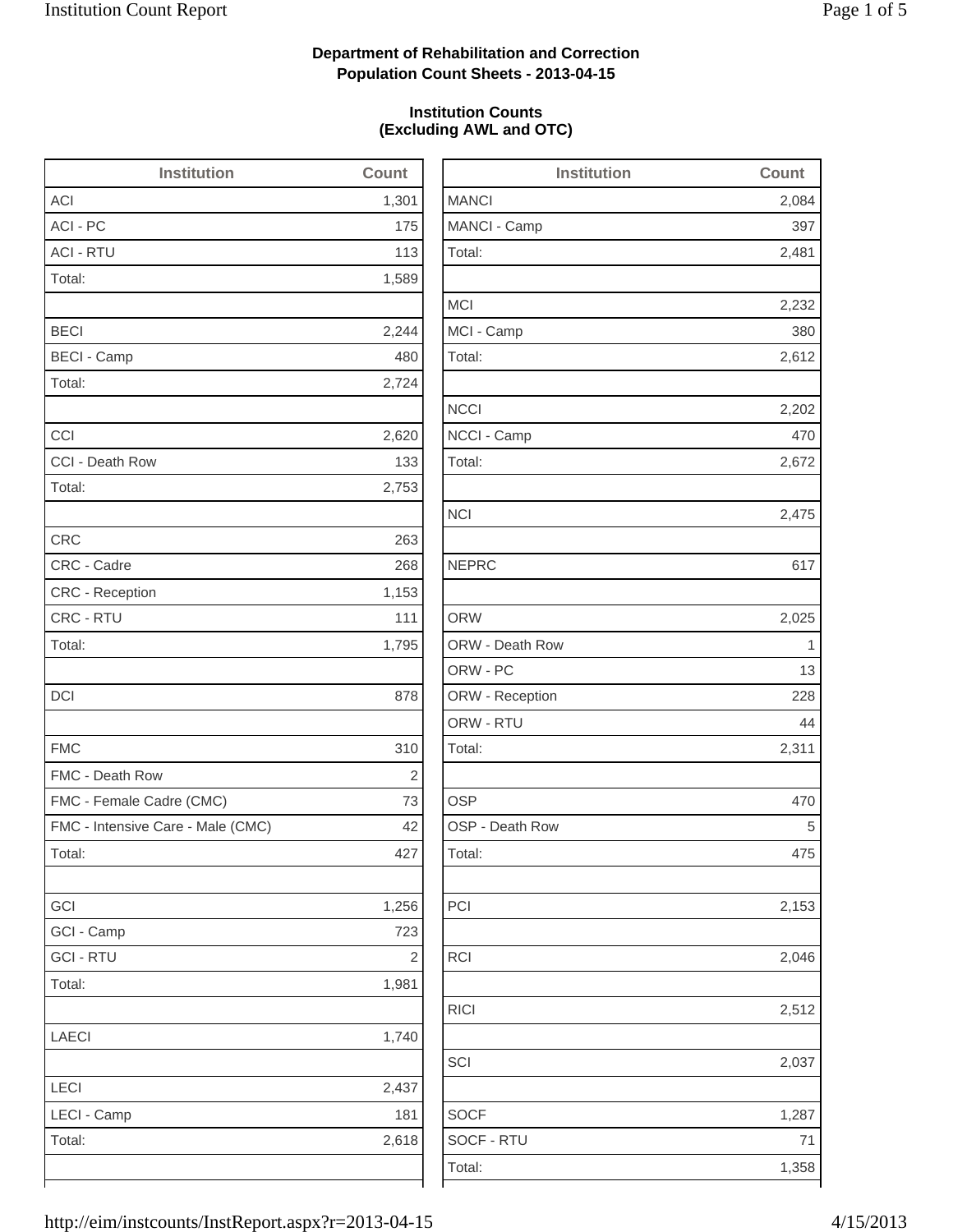## Institution Count Report Page 2 of 5

| <b>LOCI</b>              | 2,274 |
|--------------------------|-------|
|                          |       |
| <b>LORCI</b>             | 145   |
| <b>LORCI - Cadre</b>     | 254   |
| <b>LORCI - Reception</b> | 1,004 |
| Total:                   | 1,403 |
|                          |       |
| <b>MACI</b>              | 990   |
| MACI - Minimum           | 1,390 |
| MACI - Youth             | 34    |
| Total:                   | 2,414 |

| 51<br>1,410 |
|-------------|
|             |
|             |
|             |
| 1,359       |
|             |
| 1,238       |
|             |
| 1,061       |
|             |

\* The Total Population includes 39 Offenders with Reason Codes 30 & 31.

\*\* The Total Population includes 23 Offenders with Reason Code 0A.

#### **Male Population by Security Level (Include AWL and Exclude OTC)**

|                        |                   | $\mathbf{u}$ |            |          |              |
|------------------------|-------------------|--------------|------------|----------|--------------|
| <b>Security Level</b>  |                   | <b>Body</b>  | <b>AWL</b> | $(-OTC)$ | <b>Total</b> |
| Total Levels 3,4,5     |                   | 14.241       | 56         | 120      | 14,177       |
| Total Levels 2         |                   | 17.757       | 101        | 160      | 17,698       |
| <b>Total Levels 1</b>  |                   | 14.029       | 103        | 88       | 14,044       |
| <b>Total Death Row</b> |                   | 140          |            |          | 141          |
|                        | <b>Total Male</b> | 46,167       | 261        | 368      | 46,060       |

#### **Female Population by Institution (Include AWL and Exclude OTC)**

| <b>Body</b>                        | <b>AWL</b>     | $(-OTC)$    | <b>Total</b> |
|------------------------------------|----------------|-------------|--------------|
| 2                                  | $\mathbf 0$    | 0           | 2            |
| 878                                | 9              | 11          | 876          |
| 4                                  | $\overline{2}$ |             | 5            |
| 73                                 | $\overline{4}$ | 1           | 76           |
| 617                                | $\overline{7}$ | 3           | 621          |
| 2,025                              | 22             | 23          | 2,024        |
| 1                                  | $\mathbf 0$    | $\mathbf 0$ |              |
| 13                                 | $\mathbf 0$    | $\Omega$    | 13           |
| 228                                | 1              | 0           | 229          |
| 44                                 | $\mathbf 0$    | $\Omega$    | 44           |
| <b>Total Female</b><br>3,885       | 45             | 39          | 3,891        |
| <b>Total Population:</b><br>50,052 | 306            | 407         | 49,951       |
|                                    |                |             |              |

#### **Male Population by Institution: Security Levels 3, 4, 5 (Include AWL and Exclude OTC)**

| (include AVVL and Exclude OTC) |             |            |          |       |
|--------------------------------|-------------|------------|----------|-------|
| Institution                    | <b>Body</b> | <b>AWL</b> | $(-OTC)$ | ™otal |
| ACI                            | 31          |            |          |       |
|                                |             |            |          |       |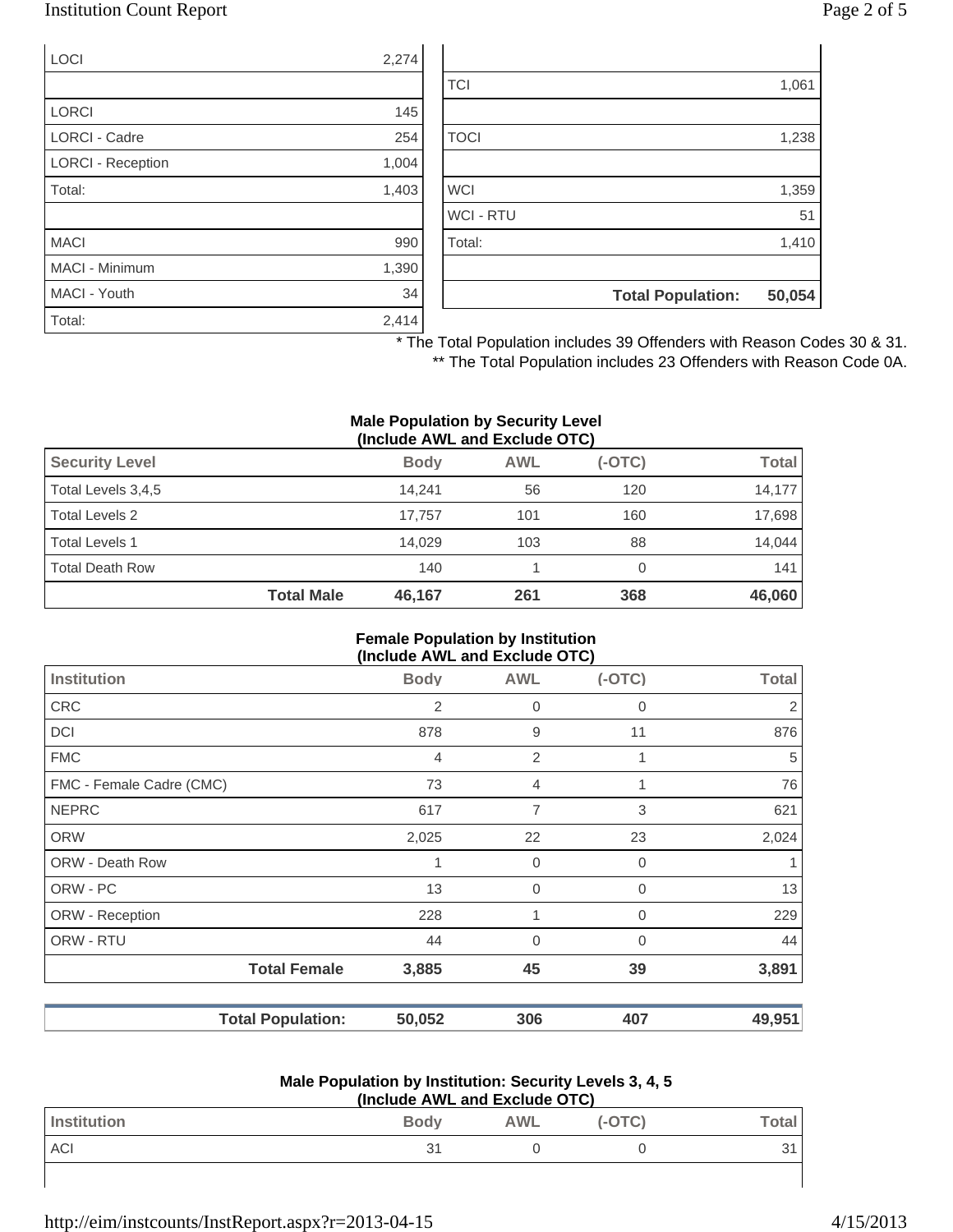# Institution Count Report Page 3 of 5

| ACI - PC                          |                      | 98             | $\boldsymbol{0}$          | $\mathbf 0$         | 98           |
|-----------------------------------|----------------------|----------------|---------------------------|---------------------|--------------|
| <b>BECI</b>                       |                      | 34             | $\,0\,$                   | 1                   | 33           |
| CCI                               |                      | 12             | $\mathbf 1$               | 1                   | 12           |
| CCI - Death Row                   |                      | $\mathfrak{B}$ | $\mathbf 0$               | $\mathsf{O}\xspace$ | $\mathbf{3}$ |
| CRC                               |                      | 122            | $\mathbf{1}$              | 11                  | 112          |
| CRC - Cadre                       |                      | 230            | $\boldsymbol{0}$          | $\boldsymbol{0}$    | 230          |
| CRC - Reception                   |                      | 715            | $\sqrt{2}$                | $\,6\,$             | 711          |
| CRC - RTU                         |                      | 92             | $\mathsf{O}\xspace$       | $\mathbf 0$         | 92           |
| <b>FMC</b>                        |                      | 13             | $\mathbf 0$               | $\mathbf 0$         | 13           |
| FMC - Intensive Care - Male (CMC) |                      | $9$            | $\mathbf 0$               | $\mathbf 0$         | $\mathsf g$  |
| GCI                               |                      | 11             | $\boldsymbol{0}$          | $\mathbf 1$         | 10           |
| <b>LAECI</b>                      |                      | 8              | $\boldsymbol{7}$          | $\mathbf 0$         | 15           |
| LECI                              |                      | 2,338          | $\mathbf{1}$              | 16                  | 2,323        |
| LOCI                              |                      | 11             | $\mathbf 0$               | $\mathbf 0$         | 11           |
| <b>LORCI</b>                      |                      | 83             | $\,6$                     | 25                  | 64           |
| <b>LORCI - Cadre</b>              |                      | 241            | $\boldsymbol{0}$          | $\mathbf 0$         | 241          |
| <b>LORCI - Reception</b>          |                      | 581            | $\mathbf{1}$              | $\mathbf 0$         | 582          |
| <b>MACI</b>                       |                      | 44             | $\mbox{O}$                | $\sqrt{2}$          | 42           |
| MACI - Youth                      |                      | 18             | $\mathbf 0$               | $\mathbf{1}$        | 17           |
| <b>MANCI</b>                      |                      | 1,988          | $\hbox{9}$                | 13                  | 1,984        |
| <b>MCI</b>                        |                      | 25             | $\boldsymbol{0}$          | $\boldsymbol{0}$    | 25           |
| <b>NCCI</b>                       |                      | 27             | $\,0\,$                   | $\mbox{O}$          | 27           |
| NCCI - Camp                       |                      | 1              | $\mbox{O}$                | $\mathbf 0$         | 1            |
| <b>NCI</b>                        |                      | 17             | $\mathbf 0$               | $\boldsymbol{0}$    | 17           |
| <b>OSP</b>                        |                      | 470            | $\mathbf{1}$              | 1                   | 470          |
| PCI                               |                      | 54             | $\mathbf 1$               | $\mathbf 0$         | 55           |
| $\sf RCI$                         |                      | 2,026          | $\overline{7}$            | $17\,$              | 2,016        |
| RICI                              |                      | 28             | $\mathbf 0$               | $\boldsymbol{0}$    | 28           |
| SCI                               |                      | 21             | $\mathbf{1}$              | $\mathbf 0$         | 22           |
| SOCF                              |                      | 1,287          | $\sqrt{2}$                | $\,$ 5 $\,$         | 1,284        |
| SOCF - RTU                        |                      | 71             | $\mathsf{O}\xspace$       | $\,0\,$             | $71$         |
| <b>TCI</b>                        |                      | 1,005          | $\ensuremath{\mathsf{3}}$ | $\sqrt{5}$          | 1,003        |
| <b>TOCI</b>                       |                      | 1,185          | $\hbox{9}$                | $\overline{4}$      | 1,190        |
| WCI                               |                      | 1,292          | $\overline{4}$            | 11                  | 1,285        |
| WCI - RTU                         |                      | 50             | $\mathbf 0$               | $\,0\,$             | 50           |
|                                   | Total Levels 3, 4, 5 | 14,241         | 56                        | 120                 | 14,177       |

### **Male Population by Institution: Security Level 2 (Include AWL and Exclude OTC)**

|                  | .           |            |          |              |
|------------------|-------------|------------|----------|--------------|
| Institution      | <b>Body</b> | <b>AWL</b> | $(-OTC)$ | <b>Total</b> |
| ACI              | 660         |            |          | 665          |
| ACI - PC         | 55          |            |          | 55           |
| <b>ACI - RTU</b> | 74          |            |          | 76           |
|                  |             |            |          |              |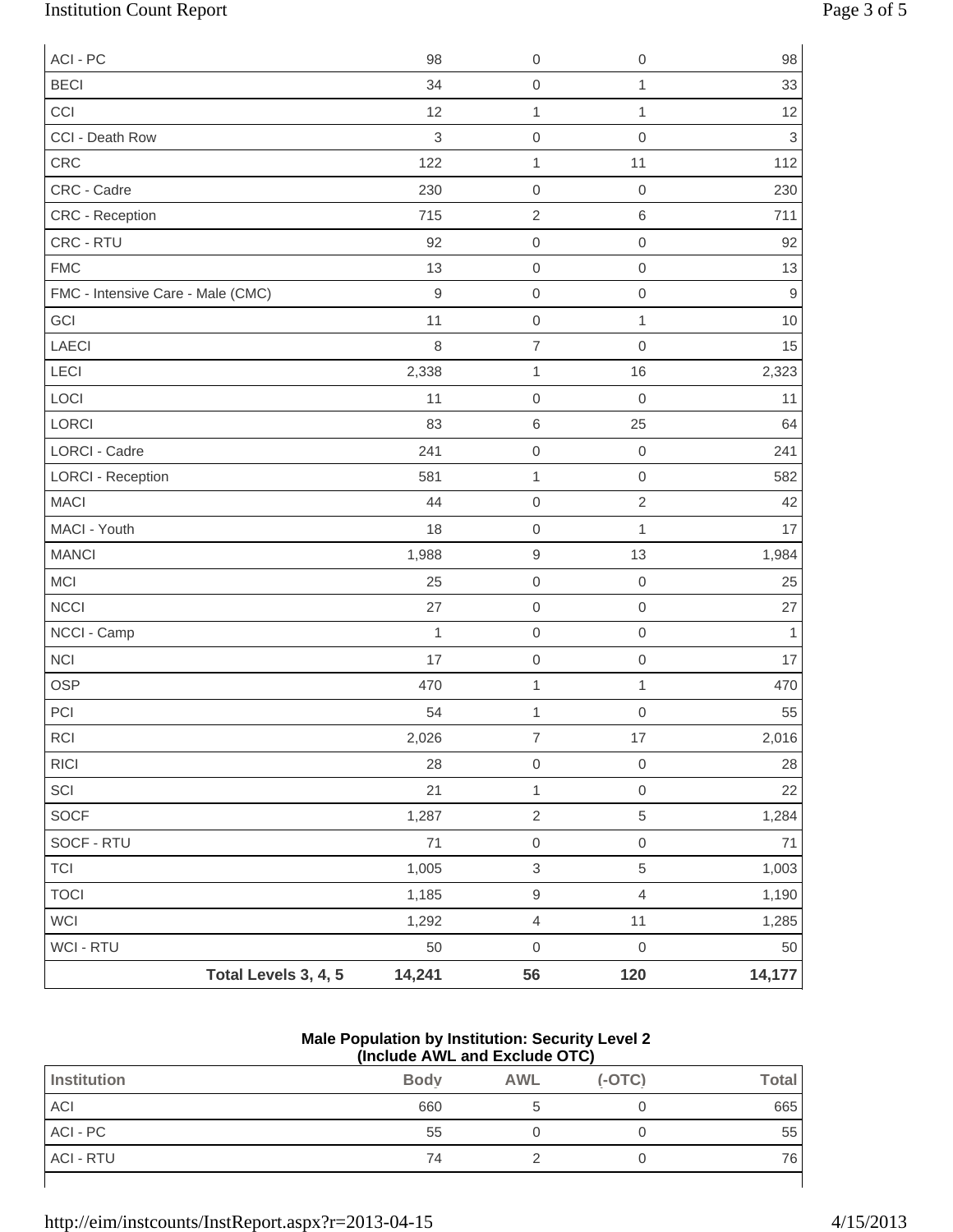# Institution Count Report Page 4 of 5

| <b>Total Level 2</b>              | 17,757         | 101                                        | 160                           | 17,698         |
|-----------------------------------|----------------|--------------------------------------------|-------------------------------|----------------|
| WCI - RTU                         | $\mathbf{1}$   | $\mathsf{O}\xspace$                        | $\mathbf 0$                   | 1              |
| <b>WCI</b>                        | 66             | $\mathsf{O}\xspace$                        | $\mbox{O}$                    | 66             |
| <b>TOCI</b>                       | 53             | $\overline{c}$                             | $\mathbf{1}$                  | 54             |
| <b>TCI</b>                        | 50             | $\mathsf{O}\xspace$                        | $\mathbf 0$                   | 50             |
| SCI                               | 1,203          | 6                                          | 16                            | 1,193          |
| RICI                              | 585            | $\overline{2}$                             | $\,$ 5 $\,$                   | 582            |
| RCI                               | 20             | $\mathsf 0$                                | $\mathbf 0$                   | 20             |
| PCI                               | 915            | 15                                         | $\overline{4}$                | 926            |
| <b>NCI</b>                        | 1,934          | 8                                          | 22                            | 1,920          |
| NCCI - Camp                       | 1              | $\boldsymbol{0}$                           | $\mathbf 0$                   | 1              |
| <b>NCCI</b>                       | 1,323          | 5                                          | 15                            | 1,313          |
| MCI - Camp                        | $\mathbf{1}$   | $\mathsf{O}\xspace$                        | $\mathbf 0$                   |                |
| <b>MCI</b>                        | 1,897          | 12                                         | 16                            | 1,893          |
| MANCI - Camp                      | $\overline{2}$ | $\mathsf{O}\xspace$                        | $\mathbf 0$                   | $\overline{2}$ |
| <b>MANCI</b>                      | 86             | $\boldsymbol{0}$                           | $\mathbf 0$                   | 86             |
| MACI - Youth                      | 16             | $\mathsf{O}\xspace$                        | $\mathbf 0$                   | 16             |
| <b>MACI</b>                       | 946            | $\overline{4}$                             | $\ensuremath{\mathsf{3}}$     | 947            |
| <b>LORCI - Reception</b>          | 192            | $\mathsf 0$                                | $\mathbf 0$                   | 192            |
| LORCI - Cadre                     | 8              | $\mathsf{O}\xspace$                        | $\mathbf 0$                   | 8              |
| LORCI                             | 31             | $\overline{2}$                             | $\boldsymbol{9}$              | 24             |
| LOCI                              | 1,342          | $10$                                       | 18                            | 1,334          |
| LECI                              | 88             | $\mathsf{O}\xspace$                        | $\mathbf 0$                   | 88             |
| LAECI                             | 1,380          | 10                                         | 14                            | 1,376          |
| GCI - Camp                        | $\mathbf{1}$   | $\mathsf{O}\xspace$                        | $\mathbf 0$                   | 1              |
| GCI                               | 826            | 5                                          | $\,$ 5 $\,$                   | 826            |
| FMC - Intensive Care - Male (CMC) | 25<br>17       | $\mathsf{O}\xspace$<br>$\mathsf{O}\xspace$ | $\mathbf 0$<br>$\mathbf 0$    | 25<br>17       |
| <b>FMC</b>                        |                | $\mathsf 0$                                |                               |                |
| CRC - Reception<br>CRC - RTU      | 296<br>15      | $\mathbf{1}$                               | $\overline{4}$<br>$\mathbf 0$ | 293<br>15      |
| CRC - Cadre                       | 28             | $\mathsf{O}\xspace$                        | $\mathbf 0$                   | 28             |
| CRC                               | 96             | $\mathbf 1$                                | $\sqrt{2}$                    | 95             |
| CCI                               | 1,914          | $\overline{4}$                             | 10                            | 1,908          |
| <b>BECI - Camp</b>                | $\overline{4}$ | $\mathsf 0$                                | $\mathbf 0$                   | 4              |
| <b>BECI</b>                       | 1,606          | $\overline{7}$                             | 16                            | 1,597          |
|                                   |                |                                            |                               |                |

#### **Male Population by Institution: Security Level 1 (Include AWL and Exclude OTC)**

| <b>Institution</b> | <b>Body</b> | <b>AWL</b> | $(-OTC)$ | <b>Total</b> |
|--------------------|-------------|------------|----------|--------------|
| ACI                | 610         |            |          | 612          |
| ACI - PC           | 22          |            |          | 22           |
| <b>ACI - RTU</b>   | 39          |            |          | 40           |
| <b>BECI</b>        | 603         | 10         | 12       | 601          |
|                    |             |            |          |              |